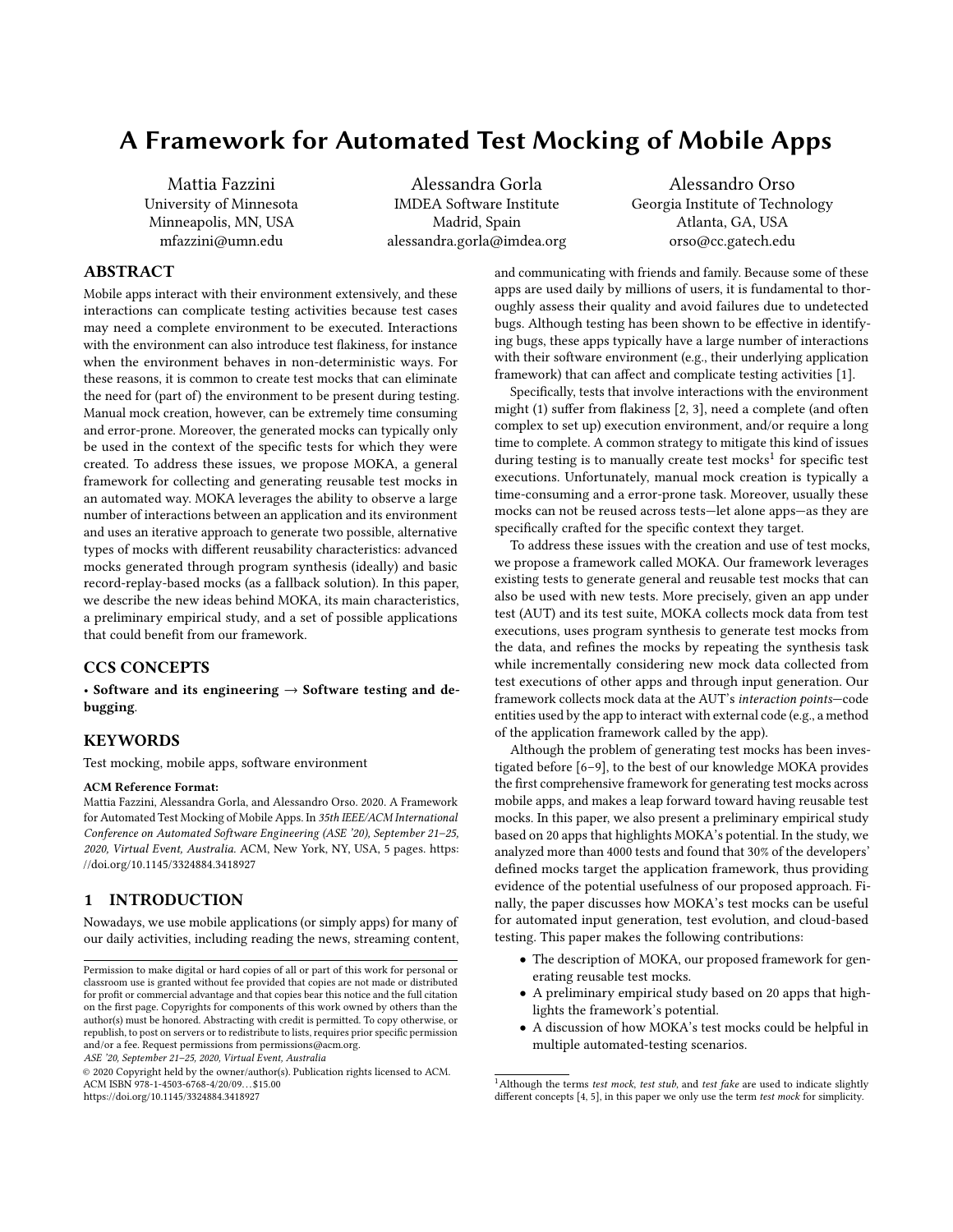

Figure 1: High-level overview of the MOKA framework.

#### 2 THE MOKA FRAMEWORK

This section presents MOKA, our envisioned framework for generating reusable test mocks (RTMs). Figure 1 provides a high-level overview of MOKA. As the figure shows, the framework takes as inputs an AUT and a set of tests for the AUT and produces RTMs as its output. MOKA iterates through two main phases: mock data collection and test mock generation. The mock data collection phase starts by running the tests (provided as input) on the AUT and collects mock data. The test mock generation phase creates RTMs through program synthesis based on available mock data. In the test mock generation process, the framework uses an iterative approach that incrementally considered new mock data gathered from test executions of other apps (optional input represented with a dashed line in Figure 1) and through input generation. The key idea behind this approach is to generate RTMs that can also be used for executions that are different from the ones considered in this process. We now discuss MOKA's phases in more detail.

#### 2.1 Mock Data Collection

MOKA captures mock data at a predefined set of interaction points, which include locations where the app interacts with its application framework, and focuses on interactions that are common sources of nondeterminism [10]. Specifically, the framework processes interactions that generate network, location, audio, camera, and sensor data. Users can extend this predefined set of interaction points using code annotations. In particular, they can use annotations to instruct MOKA to capture either complete or partial interactions between an app and a third-party library. In the rest of the paper, we generally refer to either framework or third-party library code as external code.

At each interaction point, MOKA collects information about the mocked entity, the mock input, the mock output, the mock components, and the mock coverage. The mocked entity is the part of the software system to be mocked. An example of mocked entity is a method of the application framework called by the app. The data that flows from the app through the interaction point corresponds to the mock input. In the case of an HTTP-based network interaction, for instance, the mock input would consist of the HTTP request (inclusive of its parameters). The mock output captures the data that flows into the app through an interaction point. Using the same HTTP-based network interaction example, the mock output would consist of the HTTP response. The mock components are the objects and methods involved in the execution of external code. Finally, the mock coverage provides information about code coverage in external code. The framework captures mock data through app-level instrumentation and external code tracing.

| <b>Algorithm 1:</b> MOKA s test mock generation process.                                    |                             |  |  |  |  |  |  |  |  |
|---------------------------------------------------------------------------------------------|-----------------------------|--|--|--|--|--|--|--|--|
| <b>Input</b> : $AUT$ : app under test                                                       |                             |  |  |  |  |  |  |  |  |
| $ts_{AUT}$ : test suite for the app under test                                              |                             |  |  |  |  |  |  |  |  |
| $db_{app}$ : database of apps                                                               |                             |  |  |  |  |  |  |  |  |
| $db_{ts}$ : database of test suites for apps in $db_{app}$                                  |                             |  |  |  |  |  |  |  |  |
| T1: developer defined timeout for the mock synthesis process                                |                             |  |  |  |  |  |  |  |  |
| T2: developer defined timeout for the input generation process                              |                             |  |  |  |  |  |  |  |  |
| <b>Output:</b> rtms: reusable test mocks                                                    |                             |  |  |  |  |  |  |  |  |
| begin<br>1                                                                                  |                             |  |  |  |  |  |  |  |  |
| rtms = $\emptyset$<br>$\overline{\mathbf{2}}$                                               |                             |  |  |  |  |  |  |  |  |
| $md_{ts}$ = EXECUTE-TESTS( $AUT,ts_{AUT}$ )<br>3                                            |                             |  |  |  |  |  |  |  |  |
| $mdMap =$ Group-By-Mocked-Entity $(md_{ts})$<br>$\overline{\mathbf{4}}$                     |                             |  |  |  |  |  |  |  |  |
| foreach $me \in mdMap.K$ EY-SET() do<br>5                                                   |                             |  |  |  |  |  |  |  |  |
| 6                                                                                           | $md_{curr} = mdMap.GET(me)$ |  |  |  |  |  |  |  |  |
| $rtm_{me}$ = null<br>7                                                                      |                             |  |  |  |  |  |  |  |  |
| while True do<br>8                                                                          |                             |  |  |  |  |  |  |  |  |
| $rtm$ = PERFORM-TEST-MOCK-SYNTHESIS( $md_{curr}$ , T1)<br>9                                 |                             |  |  |  |  |  |  |  |  |
| if $rtm == null$ then<br>10                                                                 |                             |  |  |  |  |  |  |  |  |
| if $rtm_{me} == \text{null}$ then<br>11                                                     |                             |  |  |  |  |  |  |  |  |
| $rtm =$ CREATE-RECORD-REPLAY-MOCK( $md_{curr}$ )<br>12                                      |                             |  |  |  |  |  |  |  |  |
| $rtms$ . $ADD(rtm)$<br>13                                                                   |                             |  |  |  |  |  |  |  |  |
| break<br>14                                                                                 |                             |  |  |  |  |  |  |  |  |
| else<br>15                                                                                  |                             |  |  |  |  |  |  |  |  |
| $rtms$ . $ADD(rtmme)$<br>16                                                                 |                             |  |  |  |  |  |  |  |  |
| break<br>17                                                                                 |                             |  |  |  |  |  |  |  |  |
| else<br>18                                                                                  |                             |  |  |  |  |  |  |  |  |
| $rtm_{me} = rtm$<br>19                                                                      |                             |  |  |  |  |  |  |  |  |
| $mdi =$ COLLECT-NEW-MOCK-DATA( <i>me</i> , $md_{curr}$ , $db_{app}$ , $db_{ts}$ , T2)<br>20 |                             |  |  |  |  |  |  |  |  |
| if $mdi == \text{null}$ then<br>21                                                          |                             |  |  |  |  |  |  |  |  |
| $rtms$ .ADD $(rtm_{me})$<br>22                                                              |                             |  |  |  |  |  |  |  |  |
| break<br>23                                                                                 |                             |  |  |  |  |  |  |  |  |
| else<br>24                                                                                  |                             |  |  |  |  |  |  |  |  |
| $md_{curr}$ .ADD $(mdi)$<br>25                                                              |                             |  |  |  |  |  |  |  |  |
| return <i>rtms</i><br>26                                                                    |                             |  |  |  |  |  |  |  |  |

### 2.2 Test Mock Generation

 $A \cup A \cup A \cap V$ 

This phase processes mock data to generate reusable test mocks (RTMs) by using an iterative process that relies on either program synthesis or record and replay techniques. We describe MOKA's iterative approach with the help of Algorithm 1.

The algorithm takes as inputs (1) the app under test  $(AUT)$ , (2) a test suite for the app under test  $(ts_{AUT})$ , (3) an optional database of apps and an optional database of corresponding test suites  $(db<sub>apo</sub>$  and  $db<sub>ts</sub>$ ), and (4) two timeout values (T1 and T2) that control MOKA's synthesis and input generation steps, respectively. The output of the algorithm is a set of RTMs (rtms).

The algorithm starts by executing the test suite associated with the AUT to collect the mock data  $(md_{ts})$  necessary to model interaction points exercised by the tests in the test suite (line 3). After this initial step, MOKA groups mock data by their mocked entity (GROUP-BY-MOCKED-ENTITY); that is, the algorithm groups together mock data flowing to and from the same external code. At this point, MOKA begins its mock generation process by processing the mock data from each mocked entity (lines 5-25).

The iterative mock generation process starts by assigning the value null (no mock computed yet) to the mock  $(rtm_{me})$  associated with the mocked entity under analysis (me). As we mentioned earlier, MOKA can generate either one of two types of mocks: programsynthesis-based mocks and record-and-replay-based mocks. At a high level, MOKA tries first to generate a mock based on program synthesis; if unsuccessful, it generates a mock based simply on record and replay. The key idea behind favoring program-synthesisbased mocks over record-and-replay-based mocks is that the former can potentially account for mock inputs that were not considered during mock generation, thus creating mocks that can also be reused as the AUT and its test suite evolve.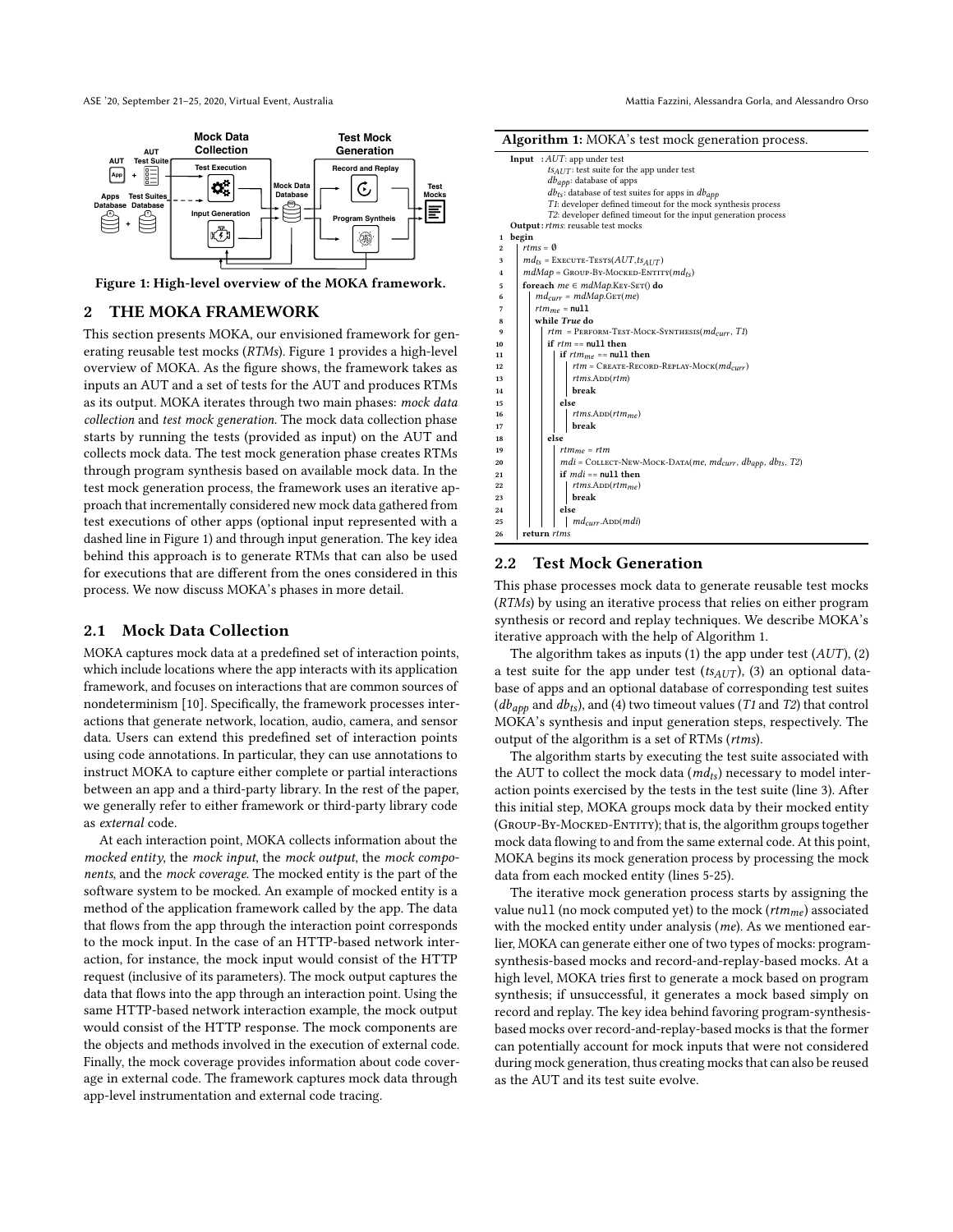At each iteration (lines 8-25), MOKA uses the currently available mock data ( $md_{curr}$ ) to create a test mock ( $rtm$ ) through program synthesis (Perform-Test-Mock-Synthesis). To do so, MOKA leverages and extends a component-based program synthesis algorithm [11]. In a nutshell, component-based program synthesis [12] uses a database of provided components to assemble target programs that are valid in the target language and are consistent with the input-output examples. The specific component-based program synthesis algorithm used by MOKA employs an adaptive search that reuses partial solutions identified in the previous steps of the search process to identify the target program in the space of all possible programs [11]. MOKA extends this algorithm by taking advantage of the fact that the framework already has access to the code that needs to be modeled. Specifically, MOKA reduces the search space by (1) limiting the set of components used in the synthesis process to the set of components associated with the mock data (i.e., mock components from Section 2.1), (2) constraining the search to find a program whose size (in terms of AST nodes) is equal to or less than the size of the method to model, and (3) restricting the composition of components (i.e., composition of AST nodes) to the set of compositions observed in the execution that generated the mock data. The rationale behind these characteristics is to reduce MOKA's search space by disregarding "unlikely" solutions. Finally, MOKA also allows its users to specify a blacklist of components that should not be considered by the algorithm.

If Perform-Test-Mock-Synthesis does not return a valid mock, but MOKA found a valid mock through program synthesis in a previous iteration of the algorithm (line 15), the algorithm saves the mock and proceeds to process the next mocked entity.

Conversely, if Perform-Test-Mock-Synthesis does not return a valid mock (line 10), and a mock was not successfully created in the previous iteration (which can happen only in the first iteration of the algorithm), MOKA creates a simpler mock based on record and replay. This type of mocks only work for inputs that were observed during the mock data collection phase and return the same mock output for a given mock input. They allow MOKA to account for situations in which it is unable to establish a general relationship between mock inputs and outputs, typically because the code representing this relationship is too complex to be synthesized in the provided time budged T1. As an example, record-replay-based mocks would suitably model external code that retrieves the first and last name of a student based on the student's university ID.

When PERFORM-TEST-MOCK-SYNTHESIS returns a valid test mock (line 18), MOKA stores the mock as its most recent result (line 19), and then proceed to collect new mock data (COLLECT-NEW-MOCK-DATA). MOKA collects new mock data to improve the generality of the mock, that is, its ability to compute the right output when processing a previously unseen (mock) input. The algorithm collects a new mock-data item for me per iteration.

MOKA collects new mock data items using two approaches. The first approach runs test cases from a database of apps and corresponding test suites, which are an optional input to the framework. The second approach performs dynamic symbolic execution [13, 14] on the external code based using the currently available mock data. In both cases, MOKA considers a newly generated mock data item as valid only when it increases external code coverage. The framework does so to improve the generality of a mock by exercising

Table 1: Benchmarks used in the preliminary study.

| Name                 | Category        |      | $Stars$ LOC $(K)$ | <b>Tests</b> |     | TMs AFTMs      | ATMs           | <b>TPLTMs</b> |
|----------------------|-----------------|------|-------------------|--------------|-----|----------------|----------------|---------------|
| CINELOG              | MULTIMEDIA      | 20   | 13                | 152          | 285 | 23             | 210            | 52            |
| <b>EVENTYAY</b>      | <b>INTERNET</b> | 1342 | 46                | 477          | 268 | 111            | 146            | 11            |
| WIFIANALYZER         | CONNECTIVITY    | 1068 | 22                | 708          | 206 | 91             | 85             | 30            |
| K-9 MAIL             | <b>INTERNET</b> | 4960 | 123               | 536          | 135 | 20             | 104            | 11            |
| MATERIALISTIC        | <b>INTERNET</b> | 2010 | 96                | 312          | 97  | 24             | 49             | 24            |
| <b>SMS BACKUP+</b>   | PHONE           | 1499 | 18                | 217          | 75  | 11             | 53             | 11            |
| DNS <sub>66</sub>    | <b>INTERNET</b> | 1447 | 8                 | 66           | 60  | 45             | 15             | $\Omega$      |
| ANKIDROID            | <b>SCIENCE</b>  | 2620 | 220               | 248          | 38  | 26             | 11             | 1             |
| SMSSYNC              | PHONE           | 843  | 27                | 23           | 32  | $\overline{c}$ | 16             | 14            |
| LOOP HABIT           | <b>SPORTS</b>   | 3121 | 39                | 277          | 32  | $\Omega$       | 32             | $\Omega$      |
| COMMONS              | INTERNET        | 584  | 76                | 21           | 32  | 30             | $\overline{c}$ | $\Omega$      |
| OPENKEYCHAIN         | <b>SECURITY</b> | 1358 | 130               | 217          | 30  | 15             | 15             | $\Omega$      |
| WIKIPEDIA            | <b>INTERNET</b> | 1171 | 157               | 365          | 24  | $\Omega$       | 24             | $\Omega$      |
| <b>WEB OPAC</b>      | READING         | 118  | 27                | 16           | 23  | 8              | 14             | 1             |
| PAGETURNER           | READING         | 451  | 19                | 24           | 20  | 1              | 19             | $\Omega$      |
| <b>OPENFOODFACTS</b> | <b>SPORTS</b>   | 466  | 251               | 155          | 20  | $\overline{c}$ | 18             | $\Omega$      |
| FREEOTP              | <b>SYSTEM</b>   | 653  | 3                 | 28           | 19  | 19             | $\Omega$       | $\Omega$      |
| <b>OANDBACKUP</b>    | <b>SYSTEM</b>   | 425  | 14                | 57           | 18  | 3              | 15             | $\Omega$      |
| CALCULATE!           | PHONE           | 199  | 18                | 101          | 17  | 9              | 8              | $\Omega$      |
| АлүМемо              | <b>SCIENCE</b>  | 117  | 34                | 139          | 15  | 1              | 14             | $\Omega$      |
|                      |                 |      |                   | 4139 1446    |     | 441            | 850            | 155           |

new behaviors of external code. If MOKA is not able to find a new mock data item within the time budget T2, the framework saves the latest computed mock as the result associated with me (line 22). Otherwise, it proceeds to the next iteration of the algorithm and attempts to refine the mock (line 9).

When the algorithm is done processing all the mocked entities, it terminates by returning the computed set of RTMs (rtms).

#### 3 PRELIMINARY EMPIRICAL STUDY

To assess the potential usefulness of MOKA, we conducted a preliminary study in which we investigated how developers use test mocks when testing their apps. Specifically, we investigated how many test mocks are used to model the Android framework, the app code, or third-party libraries. To perform the study, we selected the 20 apps with the highest number of test mocks from F-Droid [15] that are also available on GitHub [16]. In order to identify test mocks, we parsed the source code of all apps looking for uses of Mockito [17]—a popularly used framework to manually create test mocks for Android apps [18].

Table 1 lists the apps we used in the study, ordered by their number of tests mocks (column TMs). For each app, the table reports the app's name (Name), category on F-Droid (Category), number of stars on GitHub (Stars), size (LOC (K)), number of tests (Tests), overall number of test mocks (TMs), number of test mocks modeling the Android framework (AFTMs), number of test mocks modeling code in the app (ATMs), and number of test mocks modeling thirdparty libraries (TPLTMs). The table also reports total numbers of Tests, TMs, AFTMs, ATMs, and TPLTMs.

As the table shows, there are 441 test mocks used to model the Android framework overall, which accounts for 30% of all test mocks. If we also consider test mocks for third-party libraries, the percentage increases to 41%. We believe that these figures provide initial evidence that MOKA has the potential to significantly help developers if it were successful in generating these mocks, or at least part of them, automatically.

In the study, we also assessed how many tests are publicly available for the <sup>1</sup>, <sup>220</sup> apps that are on both F-Droid and GitHub and found that about 20% of these apps have tests, for a total of <sup>11</sup>, <sup>487</sup>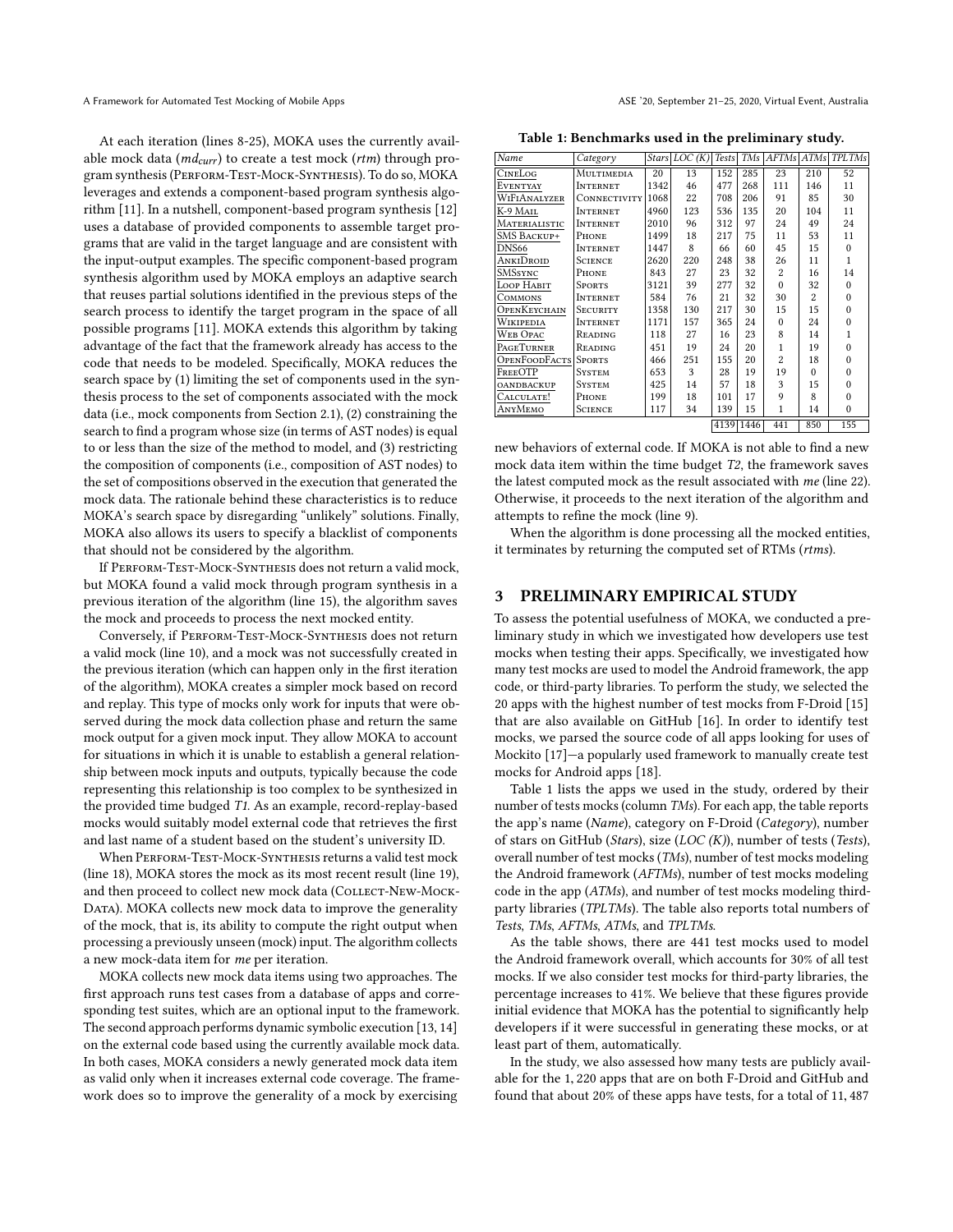tests. The fact that a large number of tests is available in public repositories, albeit for a relatively small percentage of apps, is consistent with the findings of other related studies [19, 20] and is encouraging; these tests (and their apps) can be used as inputs to MOKA for its test-mock generation process.

## 3.1 Future Evaluation Plan

We plan to implement MOKA as a tool for the Android platform, by leveraging and extending existing tools that perform app instrumentation [21], record and replay [10], and program slicing [22]. We will then evaluate the framework on real-world apps, starting from the ones considered in our preliminary study. We will use our tool to create RTMs and evaluate whether they can be reused across revisions and with new tests. We will also measure the savings in terms of test running time achieved using MOKA's mocks and assess how many mocks of a given type (i.e., program-synthesis-based vs. record-and-replay-based) MOKA generates.

## 4 PRACTICAL ADVANTAGES OF MOKA

We believe that MOKA's RTMs will be useful in multiple automated testing scenarios. In particular, MOKA's RTMs could be used to assist automated input generation, as they can generate valid mock outputs for previously unseen mock inputs and may allow inputgeneration techniques to explore the program space efficiently. The ability of handling previously unseen inputs could also help reduce the number of false positives generated by new flaky test executions [2]. For similar reasons, RTMs are expected to be less brittle than traditional mocks, which should allow for (re)using them even as test suites evolve. RTMs could also enable the use of real-world data (which can be collected through record-and-replaybased testing [23]) in cloud-based app testing [24–27]. Additionally, RTMs may be able to make system tests faster and more reliable (e.g., less flaky), thus addressing a significant problem in automated app testing [2, 3].

#### 5 RELATED WORK

Although MOKA is not the first attempt at automating test-mock generation, we believe that it represents a significant leap forward toward having reusable test mocks. In this section, we discuss the work that is most closely related to ours.

AUTOMOCK integrates the creation of mock components with the generation of test cases for various testing goal (e.g., to maximize coverage [6]). Their technique traces post-conditions of mocked methods through symbolic execution to generate new return values for mocked methods. MOKA's approach and goals are different. Our framework uses program synthesis to generate generate mocks that can handle new inputs to mocked entities.

MODA [28] is an extension to PEX that allows for automatically testing applications that use a database by replacing the database with mocks generated through symbolic execution. Given an application and a database schema, MODA produces a parameterized mock that captures the database behavior. Although useful, MODA is tailored to creating database mocks, while our proposed framework can also deal with additional elements of the environment.

Arcuri and colleagues extended Evosuite, a test-input generator, with the ability to generate mock objects for private API calls, so

as to improve the coverage of the unit under test [7]. Although using their mocks does improve code coverage, it can also result in a significant number of false alarms. Tillmann and colleagues [29] developed a prototype tool based on symbolic execution that generates mock objects by analyzing all uses of the mock object in a given unit test. Also in this case, because the tool under-approximates the program state, it can result in false positives during testing. MOKA aims to mitigate the problem of false positives by using multiple sources of mock data combined with program synthesis. In addition, MOKA also proposes a solution for generating mocks that can suitably handle previously unseen inputs.

Saff and Ernst [8, 30], Joshi and Orso [31], and Elbaum and colleagues [32] presented variations on the idea of factoring tests to speed up system test executions [30]. They discuss the idea of tracing values across system boundaries to extract tests that can be run in isolation together with their necessary scaffolding. Although MOKA is related to these approaches, it goes one step forward by generating, when possible, general mocks that can also be used in the presence of previously unseen mock inputs.

Qi and colleagues [9] developed a technique to construct models for library and system call functions using program synthesis and a set of predefined components. MOKA leverages program synthesis as well, but it automatically identifies the set of components for the synthesis task, making the approach more generally applicable.

Samimi and colleagues proposed the idea of declarative mocking [33], in which developers write method specifications for the API being mocked in a high-level logical language, and a constraint solver dynamically executes these specifications upon method invocation. Similarly, Galler and colleagues presented an approach for automatically deriving the behavior of mock objects from given design-by-contract specifications [34]. Finally, Android Studio (https: //developer.android.com/studio/) offers some support for manually configuring mocks for mobile apps [35]. MOKA aims to overcome the main limitation of these techniques, that is, that developers have to write method specifications or manually design mock configurations in order to generate and use test mocks.

## 6 CONCLUSIONS

We proposed MOKA, a framework for generating reusable test mocks for mobile apps by leveraging existing test executions. Our framework analyzes the input-output relationships at the interface between the app under test and its environment and tries to generate test mocks that are highly reusable, yet accurate. We also presented a preliminary study showing MOKA's potential impact, described our plan to evaluate our envisioned framework, and discussed how multiple automated testing scenarios could benefit from the test mocks generated by MOKA. Our immediate next steps towards the realization of our vision involve exploring tradeoffs between reusability and accuracy of the generated mocks and investigating the use of MOKA in the context of program evolution.

#### ACKNOWLEDGMENTS

This work was partially supported by a gift from Facebook, NSF grant CCF-1563991, Spanish Government's SCUM grant RTI2018- 102043-B-I00, and the Madrid Regional project BLOQUES.